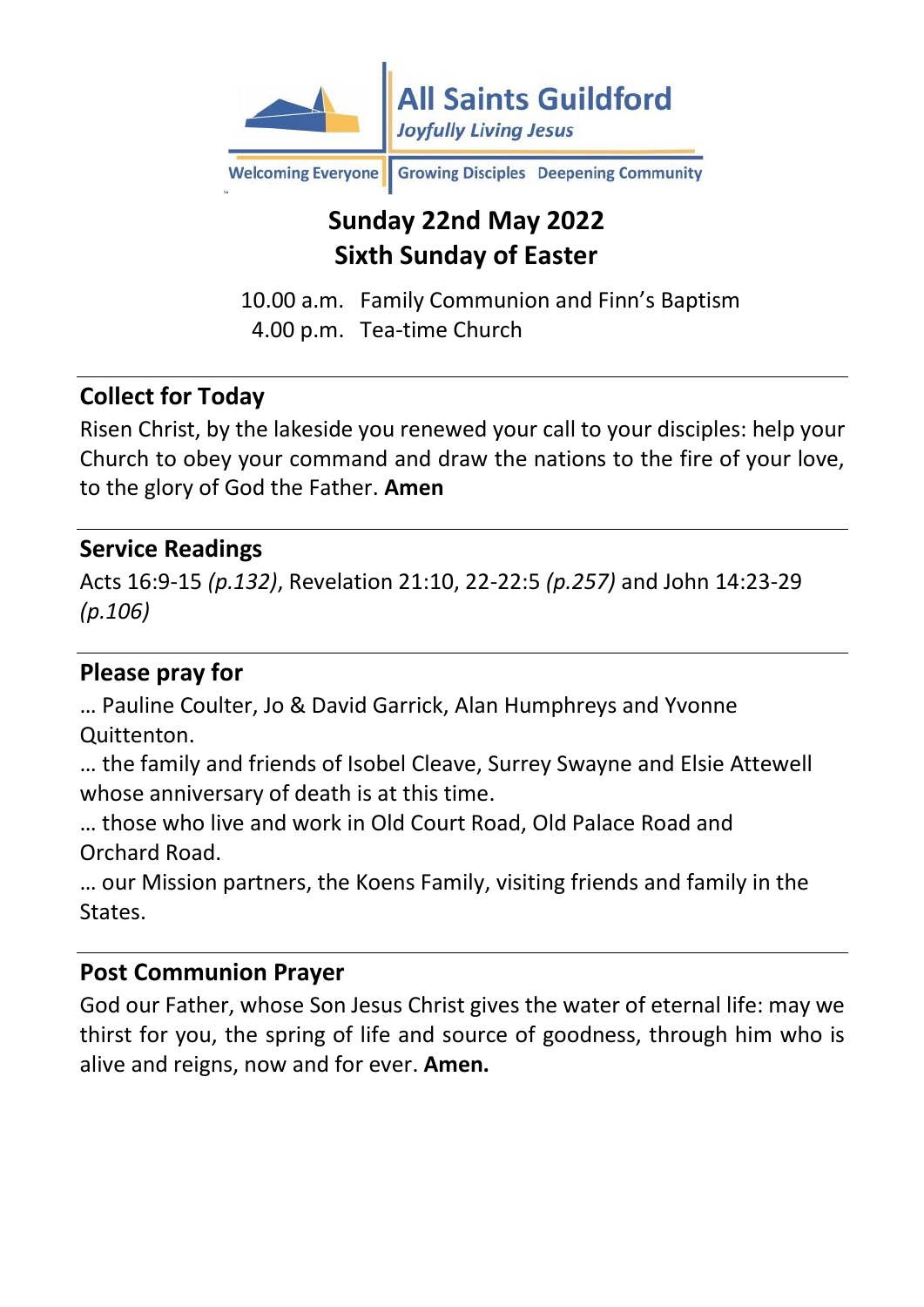### **Dear Friends**

Today we will be witnessing the baptism of Finn Smalley and it is a delight to welcome the friends and family of his parents, Phil and Jo.

As Finn sets out on his journey with Jesus, one of the Bible passages today tells us of another journey that was far from straightforward. St Paul, the missionary extraordinaire, was travelling through Asia Minor establishing churches as he went. He no doubt had a plan of where he was going but, in various ways, God prompted him to take a different route. The result: he ended up on a different continent entirely – Europe.

The first city where he stopped was Philippi, a Roman colony in Northern Greece, where he met a very wealthy businesswoman called Lydia. She dealt in purple cloth, an exclusive and expensive material due to the heavy cost of producing the purple dye.

Although she knew about God and worshipped him, she clearly had not heard about Jesus and what belief in him could offer. Paul explained his message to her and her friends and the writer then simply says: "the Lord opened her heart".

Lydia responded to Paul's message about Jesus and was baptised, together with all her household.

**Martyn**

## **Mission Focus for May: Christian Aid**

*Everyone is equal in the sight of God.* For over 75 years, this truth has inspired Christian Aid to stand together in solidarity with our most marginalised global neighbours, of all faiths and none. Poverty is an outrage against humanity. It robs people of their dignity and lets injustice thrive. Christian Aid seeks to eradicate extreme poverty by tackling its root causes. Together with people living in poverty, they amplify their voices to speak truth to those in power and create lasting change. Please pray for a successful Christian Aid Week with wide reaching publicity and good fund-raising. Also pray for beneficiaries of the aid that their lives will be transformed.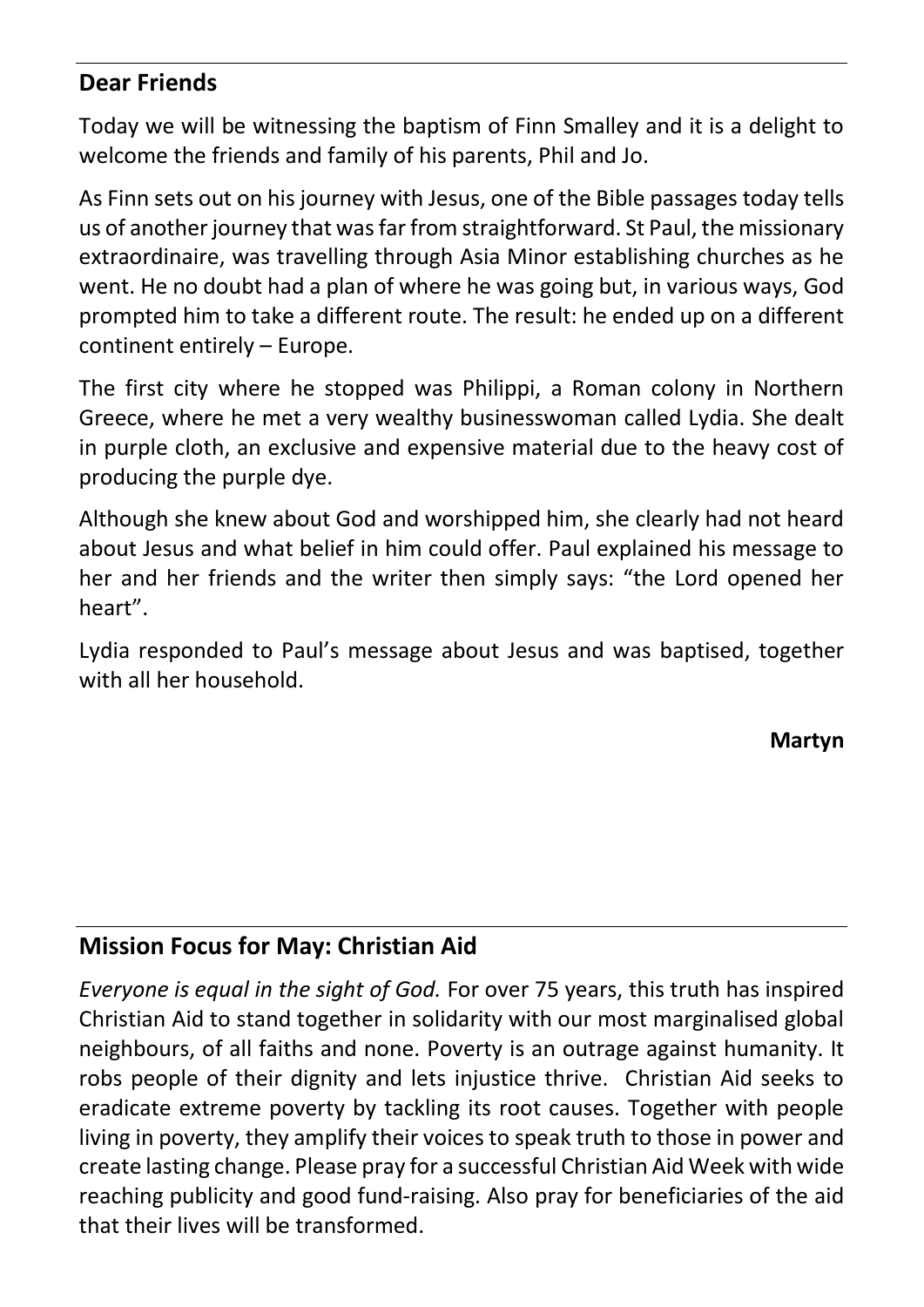### **Notices**

**Welcome to family and friends of Finn Smalley –** who is being baptised at our 10am service this morning.

**Welcome to Thomas and Helen** whose banns are being read for the first time today.

**Tea time church at 4pm today –** we'll be hearing the story of Lydia, and her baptism in a river. Do come and join us!

**A big 'thank-you'** to everyone who washed cars, had their car washed, and who baked and ate cakes at our Car Wash & Cake Sale yesterday. Christian Aid will truly value the generous donations.

**Work morning –** next Saturday morning we'll be gathering together to do lots of odd jobs around the church and field. Do join us for any time you can spare between 9.30am-1.30pm. Coffee and cake provided!

**Vicarage Garden lunches are back!** Please let Beverly know if you'd like to come for lunch on either Wednesday 8th June or Thursday 16th June, 12.30- 2.30pm. Anyone is welcome to come along for food, fellowship and to enjoy some time together. (If wet we'll meet in the Vicarage).

**Tea-time church will be hosting a Teddy Bears' Picnic –** 4pm Sunday 29th May on the field (in church if wet). Suitable for families with pre-school age children but everyone is welcome. Bring a picnic and your teddy!

**Confirmation classes –** we're planning to run a confirmation course this term ahead of a deanery confirmation service in September. The course will run for 6 sessions from 19th June to 24th July, 2.30-3.30pm in the Reading Room. If you would be interested in attending this 6-week course with a view to being confirmed, please let Beverly or Andy Wells know.

**Calling anyone interested in our young people - the youth group needs you!** From September the youth group will be meeting once a month and needs volunteers who are willing to help run the group. We meet from 5.30-7.30pm on a Sunday evening for games, food and a short discussion. It is very relaxed and fun. Anyone interested please contact Jeanette.

**Library & Book Stall coordinator needed –** if you have some spare time and would like to take and promote and develop our library (day to day admin not included) please let Beverly know.

**Ascension Day –** we'll be holding a communion service at 9.15am this Thursday. All welcome. We'll be serving coffee and cake afterwards.

**'Thy Kingdom Come'** starts this Thursday. It's nine days set aside for prayer between Ascension and Pentecost. During these nine days, we'll be able to enjoy a labyrinth in the Garden of Remembrance and some prayer stations in the chapel.